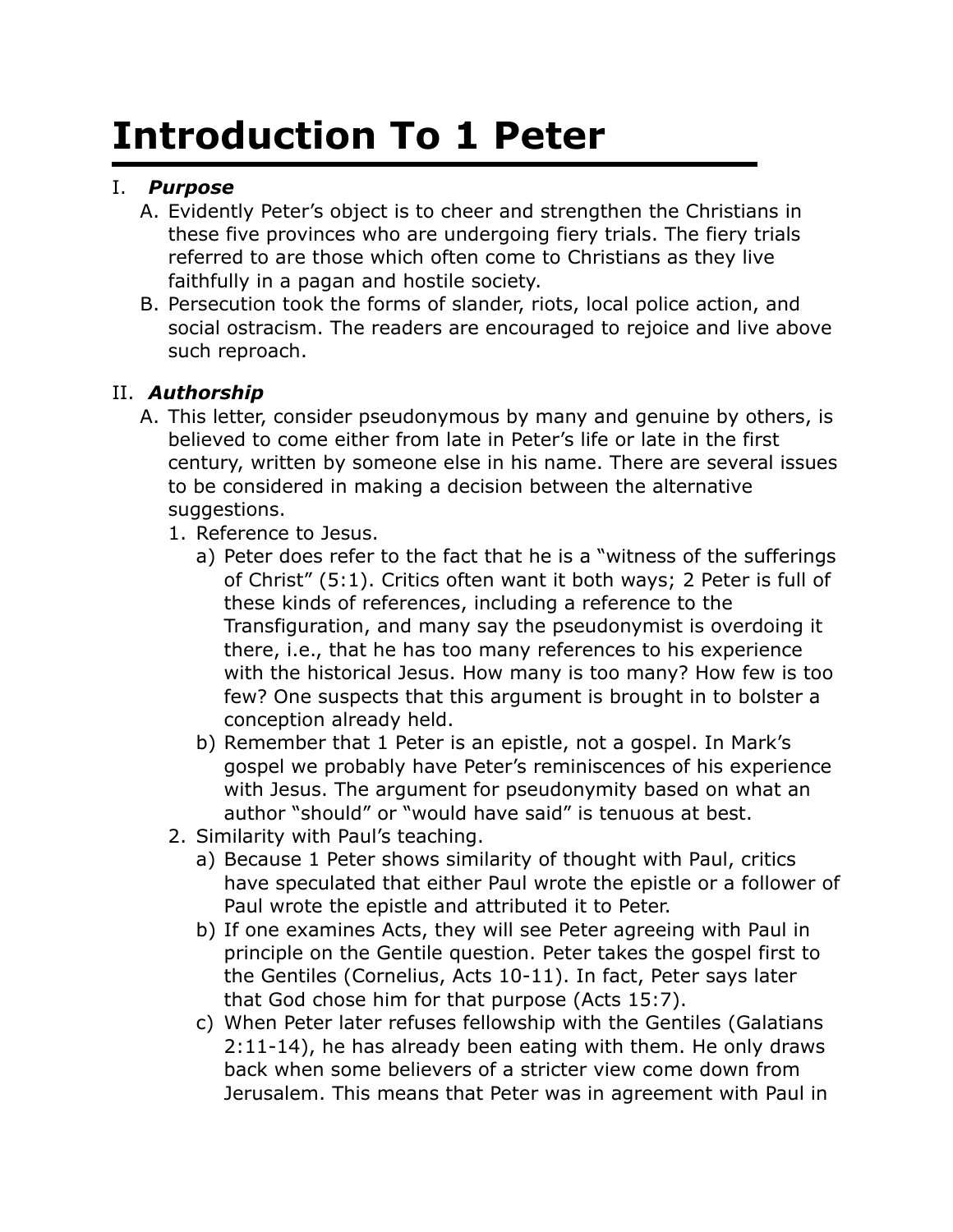essence, but through a failure of nerve he did not put into practice what he believed.

- d) The purpose of all this is to show that Peter and Paul did not hold to significantly different teachings. To look at 1 Peter and say that it is "like Paul" is assuming too much difference between them. It would be fairer to say that what Peter and Paul write is of the common faith.
- 3. Language.
	- a) Could Peter, the Galilean fisherman, have written the impeccable Greek of this epistle, including its various rhetorical devices? This is a real difficulty to the idea that Peter himself sat down and wrote the epistle with his own hand, or that he dictated it verbatim to a scribe. The church father Papias made the statement that Peter needed an interpreter when he preached in Rome. Did he speak Aramaic and have it interpreted into Latin or Greek? Did he speak Greek and have it interpreted into Latin? We do not know, but this may be a hint that his Greek was not very good.
		- (1) Many scholars believe that Silas/Silvanus was more than a courier (1 Peter 5:12); they believe that he was in fact a coauthor or a scribe give considerable freedom. Paul made use of an amanuensis in his writings (Romans 16:22; cf. 1 Corinthians 16:21; Colossians 4:18; 2 Thessalonians 3:17).
		- (2) The phrase, "By Silvanus" could mean no more than his being a courier, but we see Silas named as joint author (in some sense) in 1 and 2 Thessalonians. "Wrote letters by them" (referring to Paul, Barnabas, Judas Barsabbas, and Silas) in Acts 15:22-23 may refer to a simple courier job, but writing "By Silvanus" might mean more. Paul never says he writes "by" anyone; he typically mentions the courier by name and says "he will tell you more" or "receive him well."
		- (3) If Silas is the joint author or a scribe with a free hand, this could account for the good Greek, and also for the similar elements of Paul in 1 Peter. The Today's English Version accepts this idea and makes it explicit: "I write you this brief letter with the help of Silas …"
	- b) On the other hand, Greek, along with Aramaic and Hebrew, was commonly spoken throughout Palestine. That was especially true in Galilee, where Hellenistic influence was strong. As a businessman in Galilee, Peter would almost certainly have been fluent in Greek. Peter even had a Greek name (Acts 15:14). Matthew and James, also Galileans, wrote New Testament books in excellent Greek. In addition, Peter wrote this epistle after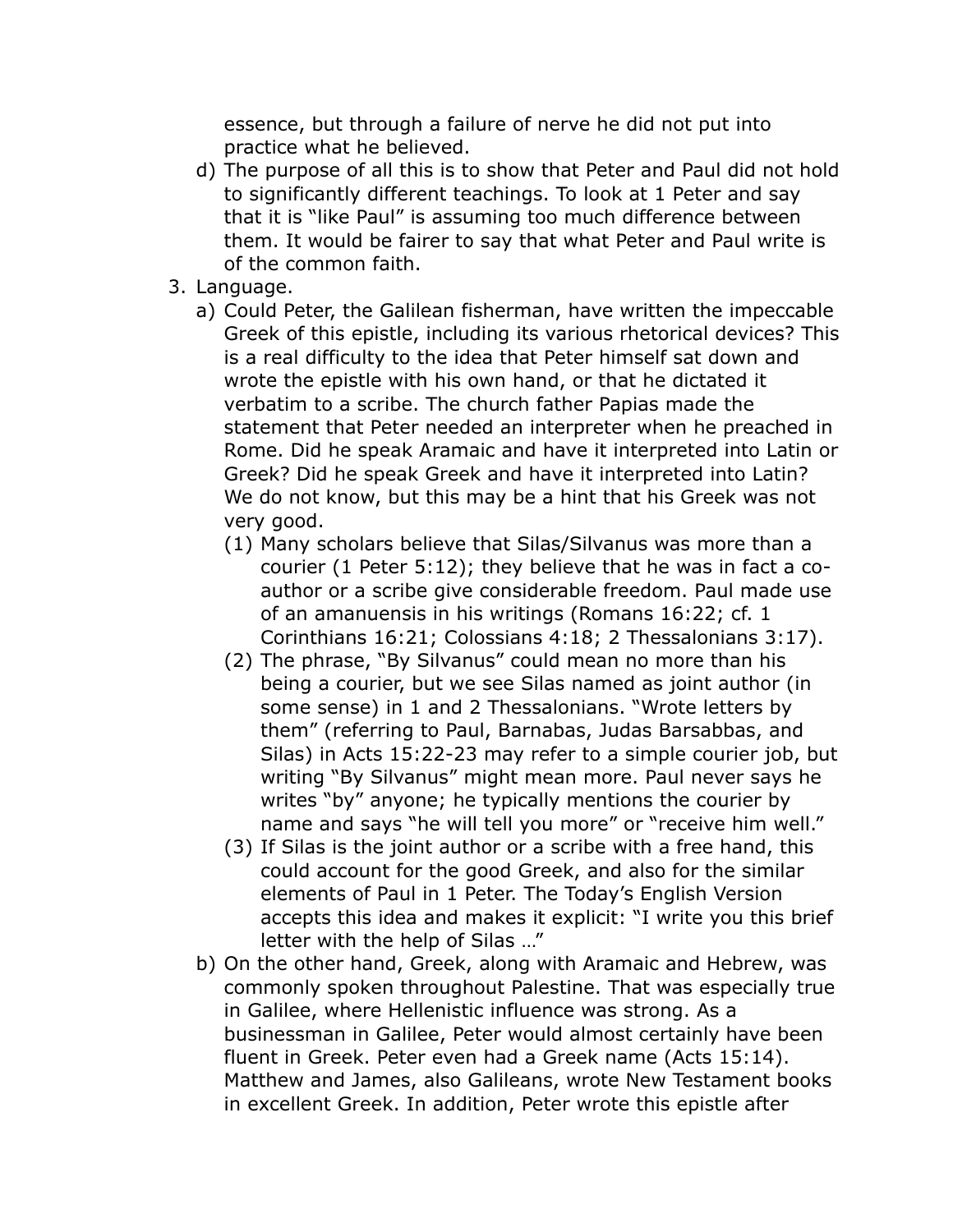three decades of traveling and working among largely Greekspeaking people, which would have given him even greater proficiency in Greek.

- c) There are also several striking parallels to Peter's sermons recorded in Acts (cf. 1:10-12 with Acts 3:18; 1:17 with Acts 10:34; 1:20 with Acts 2:23; 1:21 with Acts 2:32; 2:4, 7 with Acts 4:11; 3:22 with Acts 2:33; 4:5 with Acts 10:42; the use of *xulon* ["tree"] in 2:24 and Acts 5:30 and 10:39).
- 4. Church situation.
	- a) When was there a persecution that could be called a "fiery trial" (4:12)? Some say Domitian's persecution in the nineties, or Trajan's in the early second century, are the only ones that fit the qualification of a persecution that reached to Pontus, Galatia, Cappadocia, Asia, and Bithynia. Nero's persecution of A.D. 64-65 was localized in Rome.
	- b) But notice that the persecution is not necessarily legal. There is nothing in the letter that demands such an understanding. Insults are in view (2:12, 23; 4:14), but not necessarily legal persecution. Furthermore, the letter assures the readers that normally good conduct will bring them praise and not blame from political leaders (2:13-14; 3:13-14).
	- c) This evidence shows that a date within Peter's lifetime is not ruled out, because the persecution in view does not have to be any official persecution that we know about from history. In fact, several statements indicate that there was not a unified, governmental persecution, but a persecution by a decadent society.
- B. External evidence for Peter's authorship is strong all the way back, with the exception of the Muratorian Canon, whose text is corrupt at that point and may originally have included 1 Peter. Despite the circulation of forgeries purporting to be written by Peter (e.g., the Gospel of Peter, the Acts of Peter, and the Apocalypse of Peter), the early church never doubted that the apostle wrote 1 Peter. The earliest affirmation of that comes in 2 Peter, which Peter himself described as the second letter he had addressed to his readers (3:1).
	- 1. There are similarities of 1 Peter's words and phrases in such late first- and early second-century writings as the Epistle of Barnabas, the First Epistle of Clement, the Shepherd of Hermas, and the Letters of Ignatius.
	- 2. The earliest extant work that actually quotes from 1 Peter is Polycarp's Epistle of the Philippians, likely written in the second decade of the second century.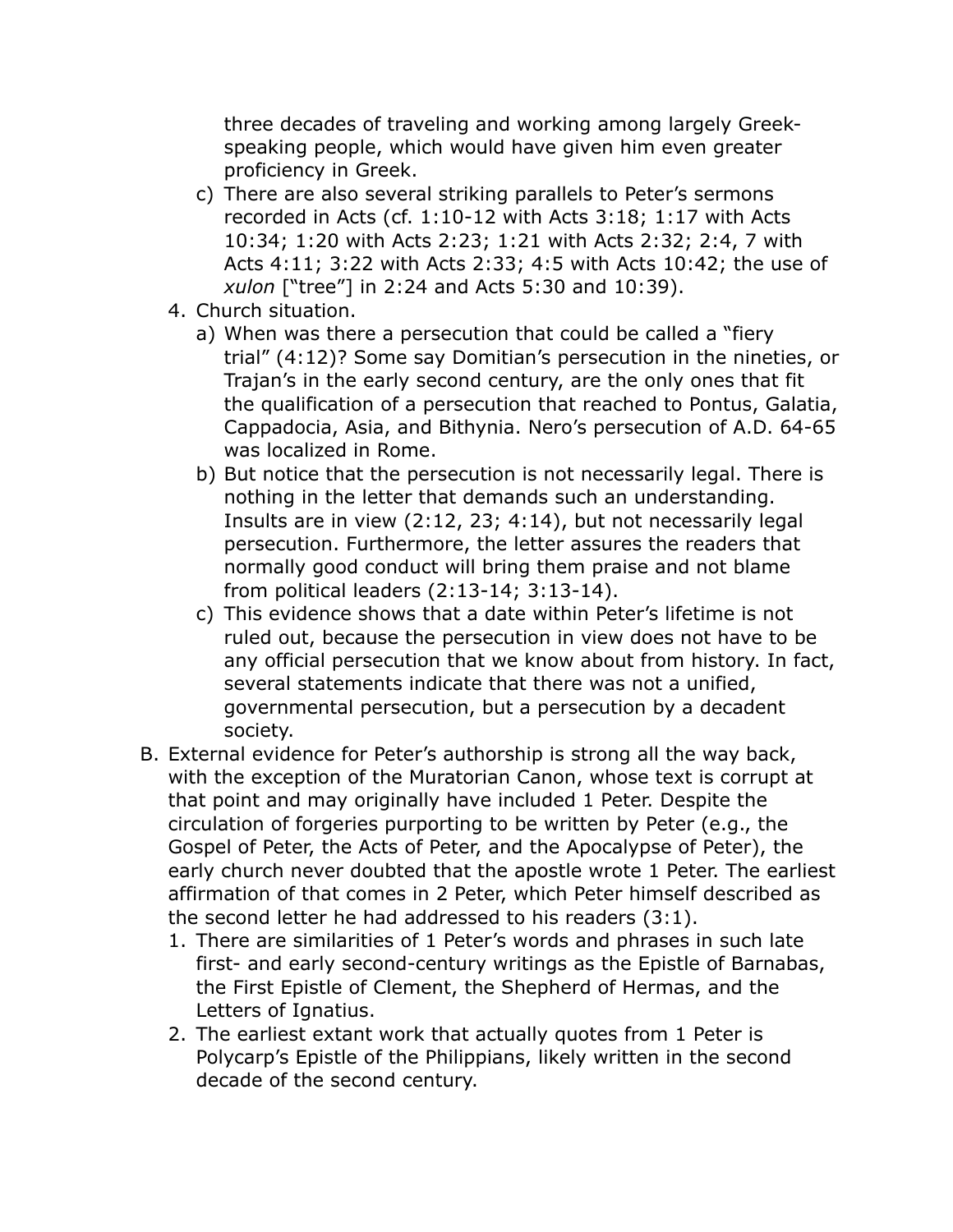- 3. In the late second and early third centuries, Irenaeus, Tertullian, and Clement of Alexandria definitely attributed 1 Peter to the apostle Peter.
- C. Peter states that he is in Babylon (5:13), perhaps with his wife (1 Corinthians 9:5). There have been several theories concerning the identity of "Babylon."
	- 1. Some argue for the ancient city of Babylon in Mesopotamia, but that region was sparsely populated in Peter's day. It is unlikely that he, Mark, and Silvanus would all have been there at the same time.
	- 2. Others point to a Babylon on the Nile River in Egypt. It, however, was little more than a Roman military outpost, and again it is highly improbable that Peter (along with Mark and Silvanus) would have taken up residence there.
	- 3. "Babylon" is most likely a cryptic name for Rome, chosen because of the Imperial capital's debauchery and idolatry (cf. Revelation 18-19).
		- a) With persecution looming on the horizon, Peter took care not to endanger the Christians in Rome, who might have forced further difficulties if his letter had been discovered by the Roman authorities.
		- b) It also fits in with the traditional view that Peter ended his life and ministry in Rome (accompanied by Mark, which is another point of contact with later tradition).

## III. *Date And Addressees*

- A. Assuming the genuineness of the epistle and the death of Peter about A.D. 67 or 68, the date can be assumed to be just before Nero's persecution, which followed the great fire that ravaged Rome in the summer of A.D. 64.
- B. The absence of any reference to martyrdom makes it less likely that the epistle was written after the persecution began, since numerous Christians would by then have been put to death.
	- 1. Peter was evidently not in Rome when Paul wrote Romans (A.D. 57 or 58).
	- 2. It is also unlikely that Peter was in Rome during Paul's first imprisonment, since he is not mentioned in any of the prison epistles.
- C. Peter was addressing the Jewish Christians in Pontus, Galatia, Cappadocia, Asia, and Bithynia. It has been shown that the order of the provinces goes roughly in a circle. The courier might have traveled the route and circulated the letter. Even though the letter seems aimed at Jewish Christians, it must not be thought that the Gentiles were